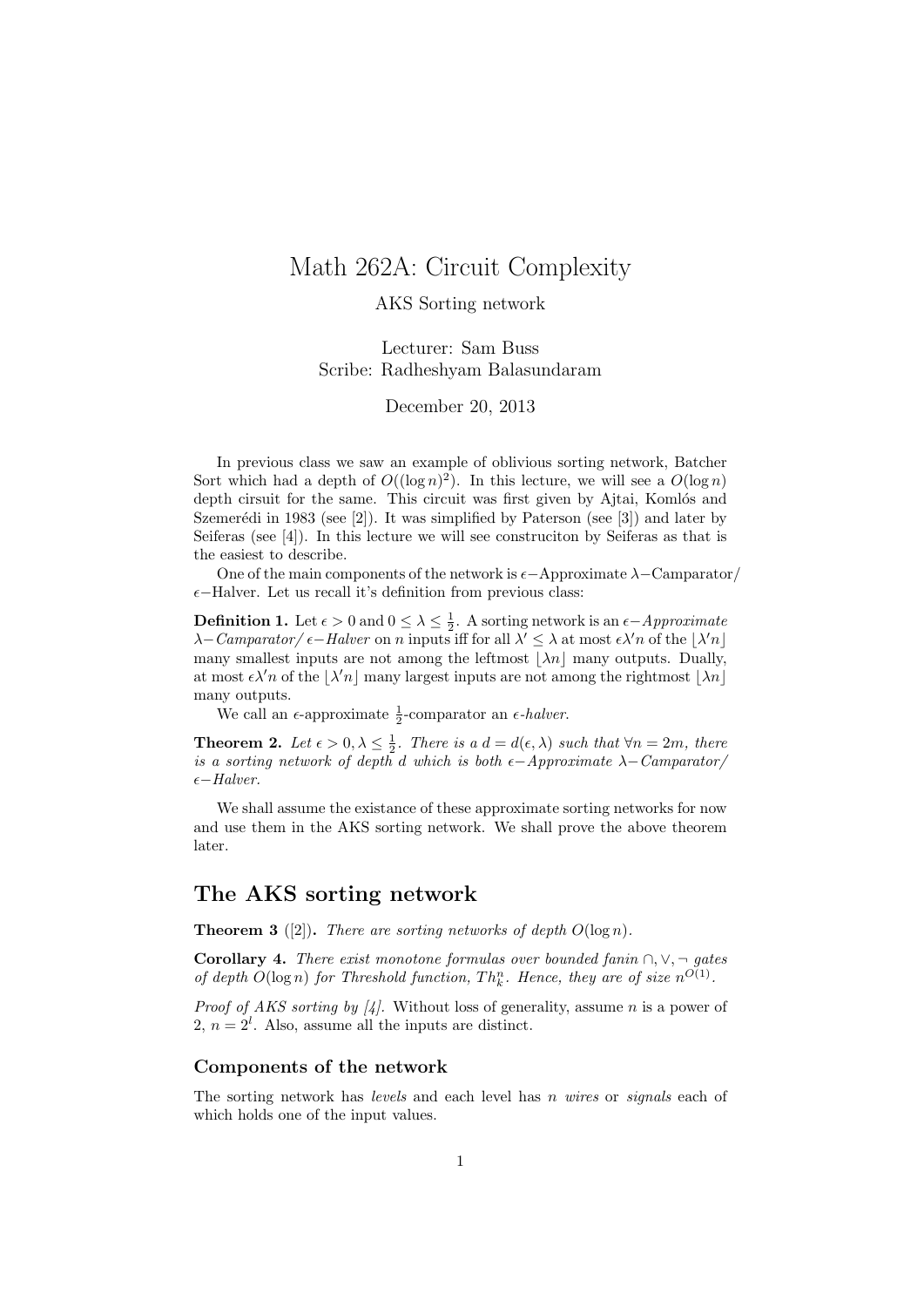At any level, these wires will be put into *bags*. There are  $n - 1$  bags, each bag represents a binary sub-interval of  $0, 1, \ldots n-1$ . There is one bag for the whole interval. There are two bags for left and right half-intervals and 4 bags for quarter intervals and so on until  $n/2$  bags for contiguous pairs. Total number of bags is  $1 + 2 + 4 + \ldots + n/2 = n - 1$ .

These bags can be imagined as nodes of binary tree with the root node (with *depth* 0) being the first bag for whole interval and each bag b (at depth d) corresponding to an interval (of length  $n/2<sup>d</sup>$ ) has two *children bags*,  $b<sub>l</sub>, b<sub>r</sub>$ , corresponding to left and right sub-intervals. b is said to be *parent* of  $b_l, b_r$  and b's parent (if one exists) is called a *grandparent* of  $b_l, b_r$ . To begin with, the input to sorting network belong to depth 0 bag.

A signal is said to be native to its bag if the rank value of the signal (on the wire) is a member of the interval associated with the bag. Otherwise, the signal is called a stranger.

A wire is a  $i$ -stranger if the distance from the bag holding the signal to the closest bag it is native to in the bag-tree hierarchy is at least  $j$ . Hence, a j-stranger is also a k-stranger for  $1 \leq k \leq j$ . 1-strager is same as stranger and all signals are 0-strangers.

With each bag at depth  $d$  during round  $t$ , we associate a capacity value  $b = b(d, t)$  which will bound the number of signals in the bag. Note that this is different from the length of the interval associated with the bag.

### Parameters in the network

We define a few parameters which we shall use in the construction of network:  $\epsilon = \lambda = \frac{1}{99}, \nu = 0.65, A = 10.$ 

The capacity function is given by:

$$
b(d,t) = n\nu^t A^d \tag{1}
$$

The capacity increases with depth  $d$  and decreases with number of rounds  $t$ .

#### Rounds of sorting

Initially all signals are in root bag. After t rounds, do the following in  $t + 1$ <sup>th</sup> round. Conisder a non-empty bag with  $N$  signals in it. Let  $b$  be its capacity,  $b \geq N$ .

- 1. Apply  $\epsilon-\text{Approximate }\lambda-\text{Camparator}/\epsilon-\text{Halvert}$  these N elements.
- 2. If not the root bag, some elements may not be native to this bag and need to be pushed to parent bag. Hence, we move leftmost  $|\lambda b|$  and rightmost  $|\lambda b|$  to the parents. If N is odd, we randomly select an element and move it to parent
- 3. Of the remaining signals, the leftmost half of wires go to the left child and dually for the right.

We stop this process when the lowest level (leaf level) bags have capacity  $b < 1/\lambda$ .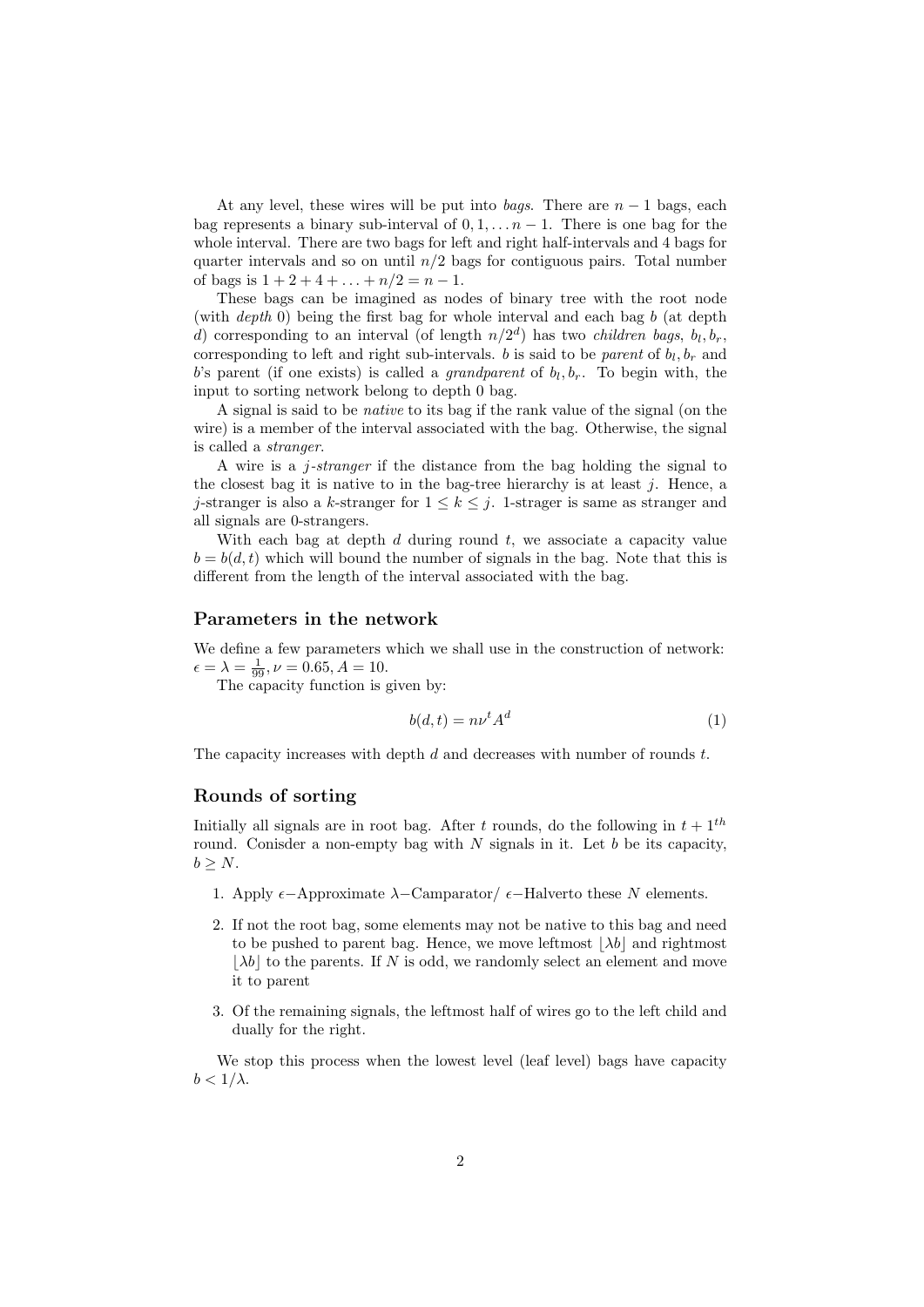#### Properties of bags

Now, we prove some observations regarding the bags:

- Property 1: At any round, alternative levels are emtpy. The symmetry of bags at a fixed level ensures that all bags at a particular level have same number of signals.
- **Property 2:** Number of signals in a subtree of a bag rooted at  $b \leq$  length of the interval associated with b
- **Property 3:** Number of signals in a bag  $b \leq$  capacity of b.
- **Property 4:** Number of j–strangers  $\leq \lambda e^{j-1}b(d,t)$ .
- Property 5: Leaf bags (that correspond to intervals of length 2) do not push the elements to the bottom.

Now, revisiting the stopping condition, when leaf level has capacity  $b < 1/\lambda$ , using property 1, its parent is empty. And, capacity of it's grandparent is  $bA^{-2} = 1/\lambda A^2 < 1$  (from eqn 1).

Also, when this happens, observe that from Property 4, bags have no stragers. Number of 1-strangers  $\leq \lambda \epsilon^{1-1} b(d, t) = \lambda b(d, t) < 1$ .

Now we prove the properties listed above. Property 1 is straightforward from the construction.

Proof of Property 5 If we have not reached stopping condition, capacity of the leaf node is  $\geq 1/\lambda$ . Of these, we send up  $2\lambda \cdot 1/\lambda$  of them.

#### Proof of Property 3 We prove this using induction on t.

Capacity at depth 0 is  $n\nu^0 A^0 = n \geq n$ . For induction, assume that the statement is true for all  $t' \leq t$ .

Consider a non-empty bag after  $t + 1$  rounds. We want to show that the statement is true for this bag. Let the capacity of this bag at round t be  $b = n\nu^t A^d$ . In next round, its capacity function will be  $b\nu$ . We shall prove that the number of signals does not exceed this capacity at round  $t + 1$ .

After t rounds, by induction hypothesis, parents have  $\leq b/A$  signals and children  $\leq bA$  signals each. Parents send down  $\leq 1/2b/A$  signals down and children each send up  $\leq (2|\lambda bA| + 1)$ . So, total number of elements is:

$$
\leq \frac{b}{2A} + 4\lfloor \lambda bA \rfloor + 2\tag{2}
$$

Now, if  $b > A$ , the above equation 2 becomes:

$$
\leq \frac{b}{2A} + 4 \lfloor \lambda bA \rfloor + 2 \leq b(\frac{1}{2A} + 4\lambda A + \frac{2}{A}) \leq b \cdot \nu
$$

If  $b < A$ , grandparent's capacity is  $b/A^2 < 1$  and parent's capacity is  $b/A < 1$ . Hence the children of this bag have even number of signals.

Thus number of signals sent to the bag from children at  $t + 1$ <sup>th</sup> round is  $\langle 4|\lambda bA| < b \cdot \nu$ .

**Proof of Property 4** Again, we use induction on t. For  $t = 0$ , there are no strangers. Now, assume it is true til  $t$ .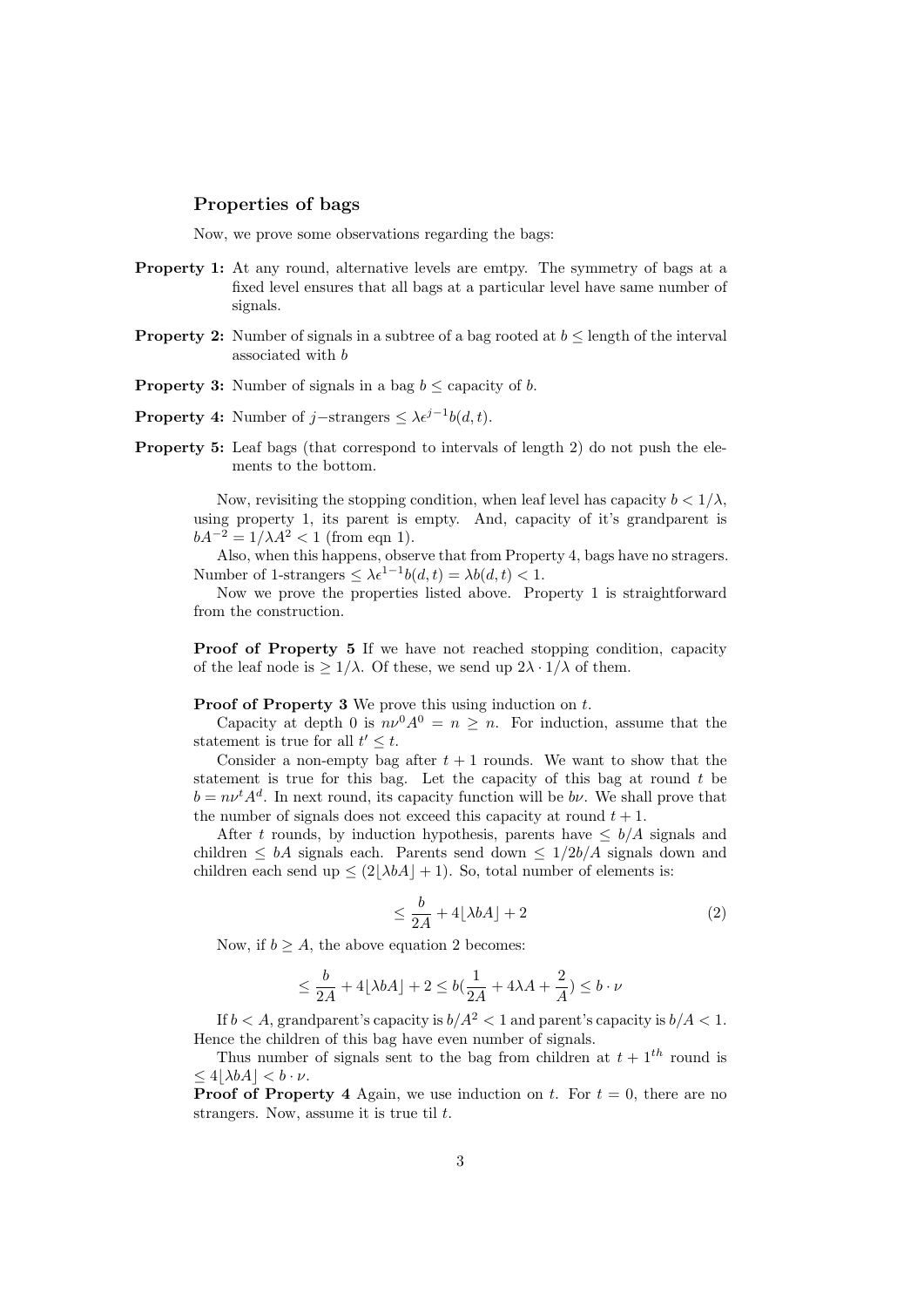Case: If  $j > 1$ . Let B be a bag with parent bag D and children  $C_1, C_2$  and sibling  $B'$ .



At  $t = 0$ , B is empty. We want to bound the number of strangers at time  $t + 1$ . Let b be the capacity of b at time t. Where can the j–strangers come from?

- 1. j − 1 strangers of D that get sent down to B. D has  $\leq \lambda \epsilon^{j-2} (b/A)$  many  $j-1$  strangers. Due to the  $\epsilon$ -approximation property, at most  $\epsilon$  2 $\epsilon$ fraction of these  $j - 1$  strangers get sent down, which is  $\langle 2\lambda \epsilon^{j-1} \frac{b}{A}$ .
- 2.  $j+1$  strangers in  $C_1$  and  $C_2$  get sent up to B. There are  $\leq 2\lambda \epsilon^j bA$  many  $j + 1$ −strangers.

So, total number of j–strangers is  $\leq \lambda \epsilon^{j-1} \frac{b}{A} + 2\lambda \epsilon^{j} bA$ . For our proof, want this to be  $\leq \lambda \epsilon^{j-1} \nu b$ . This is true because by choice of our parameters,  $\nu \geq$  $(\frac{2}{A}+2\epsilon A).$ 

Now, we shall prove this property for the case when  $j = 1$ . Let  $B, D, C_1, C_2, B'$ be the same as defined before. Here, 1-strangers at  $B$  at time  $t + 1$  can come from:

- 1. 1-stranger in D, which is  $\leq 2\lambda b/A$ .
- 2. 2-stranger in  $C_1, C_2$ , which is  $\leq 2\lambda \epsilon bA$
- 3. Items in  $D$  that are native to  $D$  and  $B'$  bug erraneously sent to  $B$ . This can be split into two cases:
	- (a)  $\epsilon$ -halving errors:  $\leq \epsilon (1/2 \text{capacity of } D) \leq \frac{\epsilon b}{2A}$ .
	- (b) There could me more  $B'$  natives in D than B natives (instead of equal numbers). We shall count this now.

Compare the position of signals in bags to a reference distribution. In this reference distribution, (i) if  $B$ " is a bag in the same level of B, all members of bags below  $B^{\prime\prime}$  are native to  $B^{\prime\prime}$ . (ii) Any bag  $D'$  at the level of D is holding number of elements native to its two children.

Number of  $B'$  natives above level  $D$  in reference distribution is, due to symmetry of bags,  $\leq 2^{-d} \left[\frac{b}{A^3} 2^{d-3} + \frac{b}{A^5} 2^{d-5} + \ldots \right]$  where  $2^{-d}$  is the number of bags in level d and  $bA<sup>3</sup>$  is the capacity of grandparent of D (bag that is at level  $d-3$ ),  $2^{d-3}$  is the number of bags at the same level and so on. This evaluates to  $\leq \frac{b}{2A} \frac{1}{4A^2 - 1}$ .

Number of strangers in or below  $B'$  bounds number of  $B'$  native elements from the reference distribution that can be moved up to D. This is bounded by:

$$
\leq \Sigma(bA^k) \cdot 2^k \cdot \lambda \epsilon^{k+1-1} \leq \frac{2\lambda \epsilon bA}{1 - (2\epsilon A)^2}
$$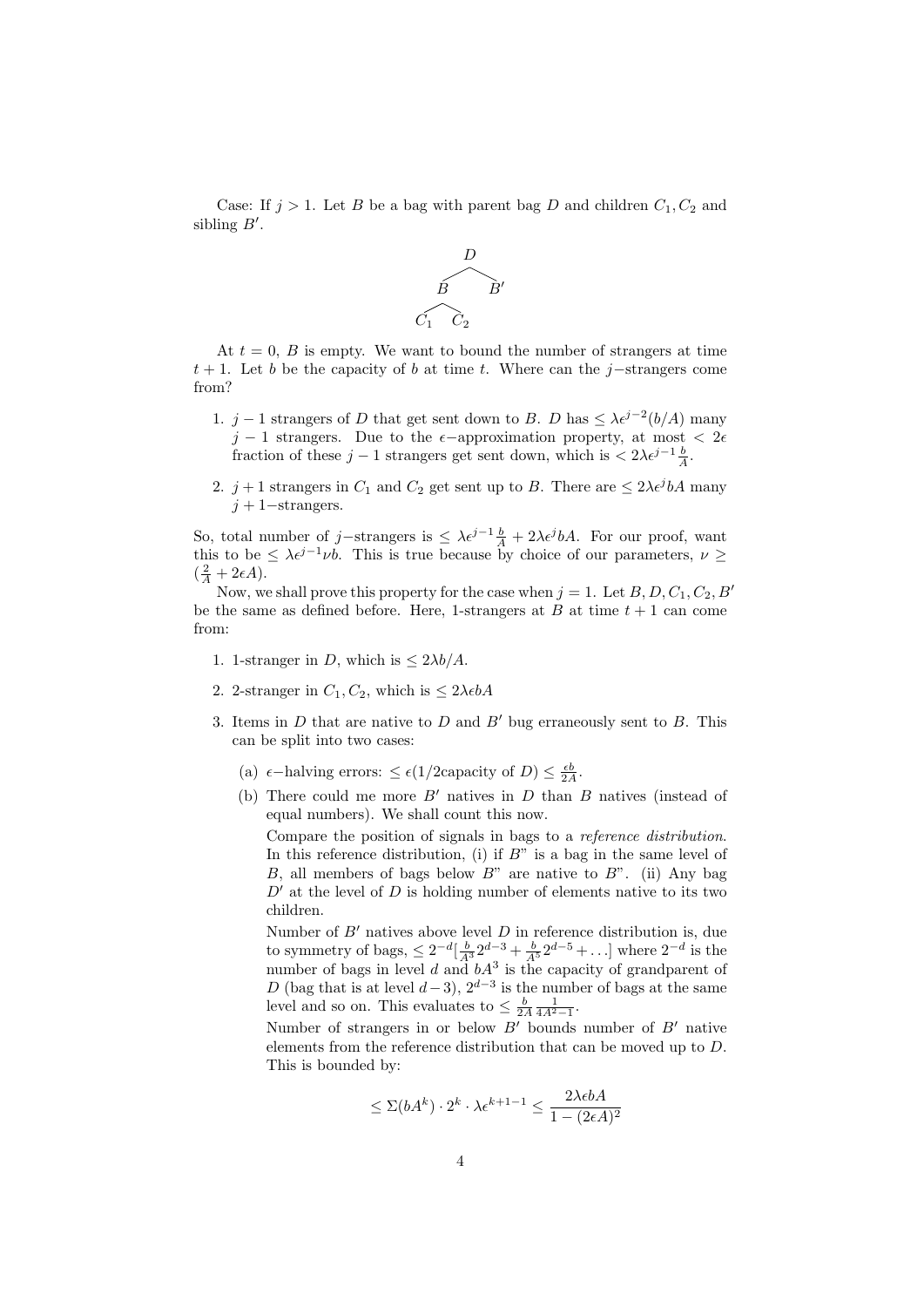where  $bA^k$  is the capacity of decendant at level k from  $B'$  and  $2^k$  is the number of bags at level k from B' and  $\lambda \epsilon^{k+1-1}$  is the number of  $k + 1$ −strangers at this bag.

# Existance of  $\epsilon$ -Approximate  $\lambda$ -Camparator/ $\epsilon$ -Halver

Now, we shall show existance of  $\epsilon-\text{Approximate }\lambda-\text{Camparator}/\epsilon-\text{Halver}.$ This completes the proof of AKS sorting network. For this, we use the existence of Expander Graphs defined below.

Lemma 5. There exist d−regular bipartite graphs G of 2n vertices such that  $\forall S$ , subset of one of the parts of vertices,  $|N(S)| \ge \min\{|S| \cdot \frac{(1-\epsilon)}{\epsilon}, (1-\epsilon)n\},\$ where  $N(S)$  is set of neighbors of S. Further more, this graph is a union of d−many perfect matchings.

**Lemma 6.**  $\epsilon$  – halvers exist. That is, let  $\epsilon > 0$ .  $\exists d > 0$  such that  $\forall$  even n,  $\exists \epsilon-halver \ of \ depth \ d.$ 

*Proof.* We use the expander graph on  $n = 2m$  vertices and do d rounds of comparions using  $m$  nodes of the leftmost signals and  $m$  of the rightmost signals. Now, let us prove that this is an  $\epsilon$ -halver.

Let  $S$  be the set of leftmost outputs of elements in the wrong half. Suppose  $|S| > \epsilon m$ ,  $|N(S)| \ge |S| \cdot \frac{(1-\epsilon)}{\epsilon} \ge (1-\epsilon)m$ . So,  $|N(S)| + |S| > m$ . This is a contradiction because  $S$  along with it's neighbors should contain elements from smaller half.  $\Box$ 

Lemma 7. Let  $\epsilon > 0$  and  $0 < \lambda < 1$ . There is a  $d > 0$  and a d−depth sorting network which is both  $\epsilon$ -Approximate  $\lambda$ -Camparator/ $\epsilon$ -Halver.

*Proof.* We are going to repeatedly apply  $\epsilon_0$ -halver for some  $\epsilon_0 < \epsilon$  (to be defined later).

First apply an  $\epsilon_0$ -halver on n elements. Now, take  $m = \lfloor \lambda n \rfloor$ . Repeatedly use  $\epsilon_0$ -halvers for intervals of size  $2m, 4m, 8, \ldots, 2^{\lceil \log \frac{n}{m} \rceil - 1}$  in reverse order of the list (but not sitching out original halves).

Let  $\lambda' \leq \lambda$ . Consider the  $|\lambda' n|$  many least elements. We want at most  $\epsilon \lambda' n$  of these not in the bottom $|\lambda n|$ . This happens because of  $\epsilon_0$ –halver misconfigurations. Each  $\epsilon_0$ -halver misconfigures at most  $\epsilon_0 \lambda' n$  items and total is  $\leq \epsilon_0 \lceil \log \frac{n}{m} \rceil \lambda' n$ . So, we choose a value for  $\epsilon_0$  such that  $\leq \epsilon_0 \lceil \log \frac{n}{m} \rceil \leq \epsilon$ .  $\Box$ 

This concludes the proof of Theorem 3.

## References

- [1] Kenneth E Batcher, Sorting networks and their applications. Proceedings of the April 30–May 2, 1968, spring joint computer conference, 1968.
- [2] Miklor Ajtai, Jáno Komlós, Endre Szemerédi,  $An O(n \log n)$  sorting network. STOC, 1983.
- [3] MS Paterson, *Improved sorting networks with*  $O(\log n)$  depth. Algorithmica, 1990.

 $\Box$